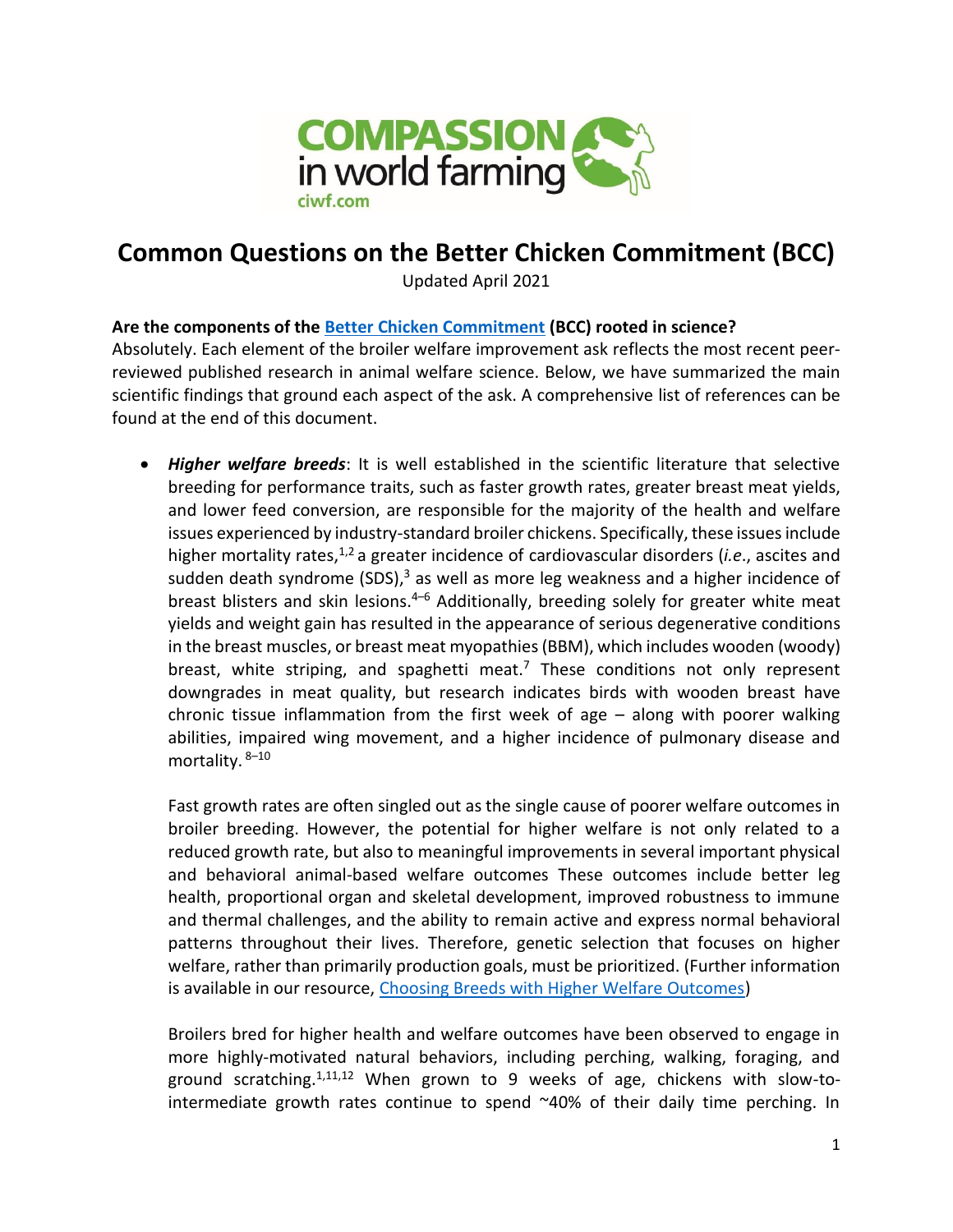contrast, the time spent perching by industry-standard broiler strains has been shown to decline to roughly 10% around six weeks of age. $11-13$  Studies have shown that broilers selected for improved physical and behavioral outcomes are more active (35-55% of total observation time),<sup>1,12</sup> spending more time walking<sup>11</sup> and less time resting on the litter throughout their lives. Alternatively, fast-growing broilers may spend as little as 7% of their time actively moving (*i.e*., walking, running, or foraging).<sup>1</sup> Higher welfare chickens also exhibit more comfort behaviors (*e.g*., dust-bathing, preening, leg and wing stretching) indicative of a more positive welfare status.<sup>1</sup>

In the past year, several new research studies have added further evidence demonstrating the current industry-standard breeds suffer from worse health and behavioral expression than strains bred for higher welfare outcomes. An independent study funded by the Royal Society for the Prevention of Cruelty to Animals (RSPCA) '[Eat. Sit. Suffer. Repeat. The Life](https://www.compassioninfoodbusiness.com/media/7439270/rspca-broiler-breed-report-eat-sit-suffer-repeat.pdf)  [of a Typical Meat Chicken](https://www.compassioninfoodbusiness.com/media/7439270/rspca-broiler-breed-report-eat-sit-suffer-repeat.pdf)' compared the scheme's slow-growing control breed (JA757) with the three most commercially-prevalent fast-growing breeds (Cobb 500, Ross 308, and Hubbard Flex). <sup>14</sup>RSPCA In comparison to the JA757, the industry-standard breeds had much higher moralities and cull rates for lameness, poorer walking abilities, more painful hock lesions, a greater incidence of BMMs, and much lower activity levels with very little expression of perching or comfort behaviors.

Soon after, the highly-anticipated initial findings of the '[In Pursuit of a Better Broiler](https://globalanimalpartnership.org/wp-content/uploads/2020/09/Better_Chicken_Project_Summary_Report_Global_Animal_Partnership.pdf)' project from the University of Guelph, funded by Global Animal Partnership (G.A.P.), was released in Fall 2020.<sup>15</sup> This research compared 16 currently-available chicken strains at similar weights and ages. Breeds were categorized as industry-standard (conventional), fast, moderate, or slow-growing based on their daily growth rates. The extensive physical and behavioral testing showed the conventional breeds had a significantly higher incidence of BMMs, higher levels of biochemical markers indicating muscle damage, lower activity levels, used enrichments less, and showed poorer mobility due to physical incapability, in contrast to the breeds with slower growth rates. The conventional strains also had a greater incidence of painful lesions to their foot pads – even when lighter on average and two weeks younger than the slower-growing breeds.

Additionally in 2020, the results from a large-scale commercial study<sup>16</sup> were released comparing the welfare outcomes of three broiler breeds: a commonly-used fast, an intermediate, and a slow-growing strain, in barns of approx. 12,000 birds under different final stocking densities. Like the RSPCA and University of Guelph studies, this research showed that the current industry-standard strains also suffer poorer welfare in commercial settings. Unlike the slower growing breeds, the industry-standard strain had significantly higher mortality rates, greater carcass rejections at slaughter, worse leg health, and spent considerably less time ground scratching, playing, and sitting on top of the straw bale enrichment. More detailed analysis and further highlights from these three studies can be found in our [2020 ChickenTrack report.](https://www.ciwf.com/media/7443240/chickentrack-2020-report.pdf)

Businesses that commit to the BCC should select broiler strains based on their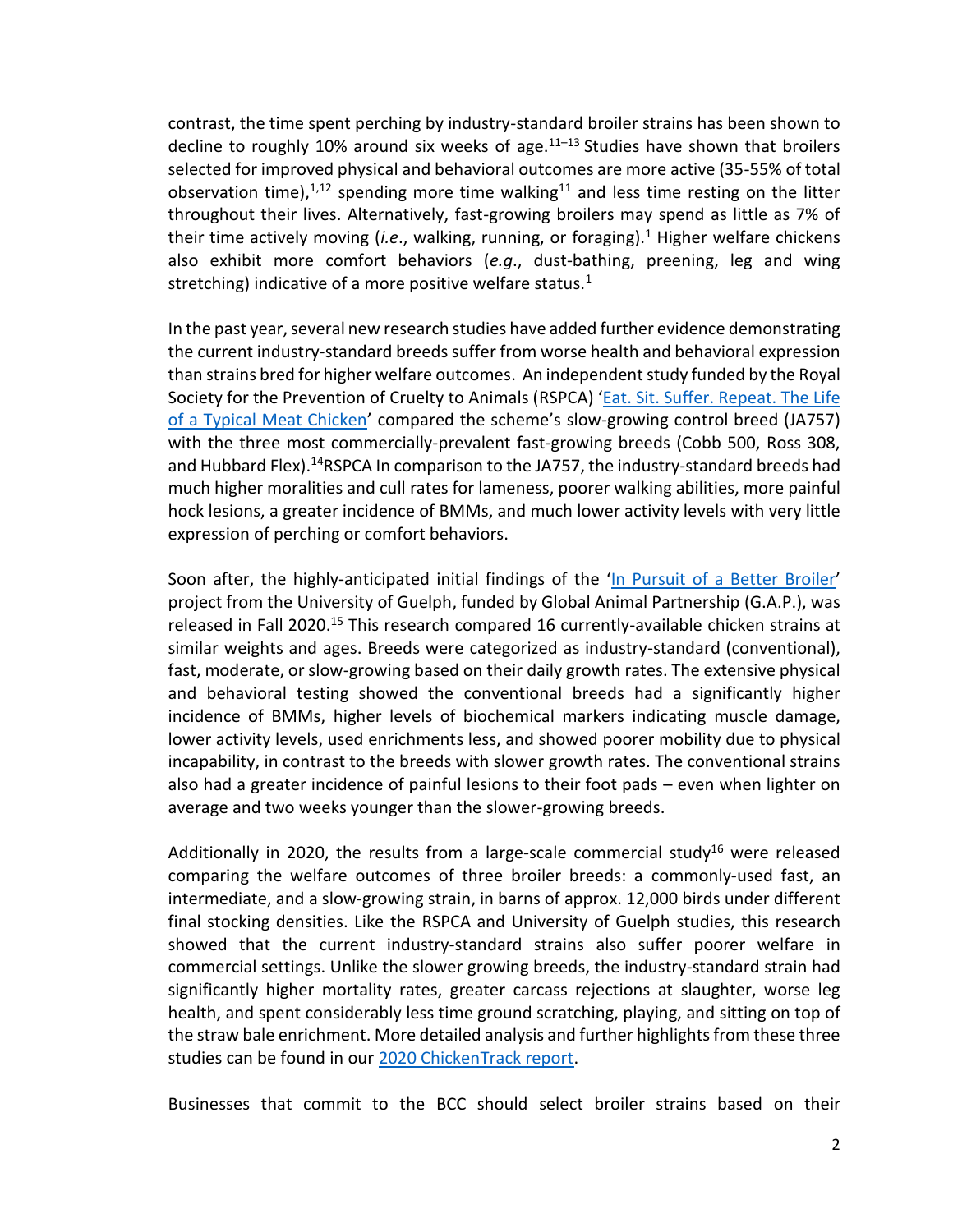comprehensive performance on several health and behavioral parameters in order to achieve balanced selection for breeds that truly demonstrate higher welfare outcomes. In addition to breeds approved by the RSPCA Broiler Breed Welfare Assessment Protocol, G.A.P. will release of a list of approved breeds for the BCC based on the findings of the University of Guelph's large-scale breed assessment study. In addition, G.A.P. will be establishing a set protocol of key welfare outcomes for future breed acceptance to the G.A.P. program and the BCC using input from a technical working group of experts. Updates on this work can be found at [https://globalanimalpartnership.org/better](https://globalanimalpartnership.org/better-chicken-project)[chicken-project](https://globalanimalpartnership.org/better-chicken-project)

- *Stocking density (maximum 6 lb/ft<sup>2</sup>* ): This requirement is based on extensive research documenting the effects of higher stocking densities on welfare and production outcomes. Among relevant findings, higher stocking densities result in higher daily mortalities; a higher incidence of leg health problems, contact dermatitis, and carcass bruising;<sup>4,17</sup> more disturbances to broiler resting behavior;<sup>18</sup> and decreased locomotion, ground pecking, preening,<sup>19</sup> perching,<sup>20</sup> foraging, and play behavior.<sup>21–24</sup> Similar studies have reported a decline in body weight, reduction in feed consumption, and increased foot pad lesions and skin scratches at densities **above** 6 lb/ft<sup>2</sup>.<sup>25-27</sup> Stocking chickens at high densities also inhibits their ability to effectively dissipate metabolic heat, which can lead to cellular damage to the liver<sup>28</sup> and gut resulting in poorer nutrient absorption<sup>29</sup> and reduced resilience to infection. 30
- *Enriched environments (including adequate behavioral enrichment, litter, and lighting)*: The welfare of broiler chickens is improved by housing them in enriched environments with opportunities for the expression of important species-specific behavior, including foraging, scratching, exercise, dust-bathing, perching, and undisturbed resting. The addition of enrichment items, such as dust-baths and pecking objects, have been shown to increase bird activity, which improves leg health by strengthening the muscle and bones of growing broilers.<sup>31–33</sup> Raised platforms and perches allow chickens to move off the floor leading to better foot pad condition, allowing birds to escape more dominant chickens, and for chickens to have longer undisturbed resting periods.<sup>33-35</sup>

Besides a lack of enrichment, broiler chickens are typically housed indoors in barns with poor quality, compacted litter, and a near-constant, low intensity of artificial daytime lighting with very short periods of continuous darkness. Poor *litter* management, including thin, wet, capped, and less friable litter, has been demonstrated to have multiple negative effects on broiler flocks, including reductions in weight gain and feed conversion ratios. Litter that is too wet will result in air quality issues causing irritation to the eyes and respiratory tracts of chickens due to increased ammonia production. Most prominently for bird welfare, research has repeatedly shown that poor litter quality leads to a higher incidence of painful contact dermatitis lesions to the hocks, breast, and/or foot pads, which can impair their walking ability.<sup>22,36–43</sup>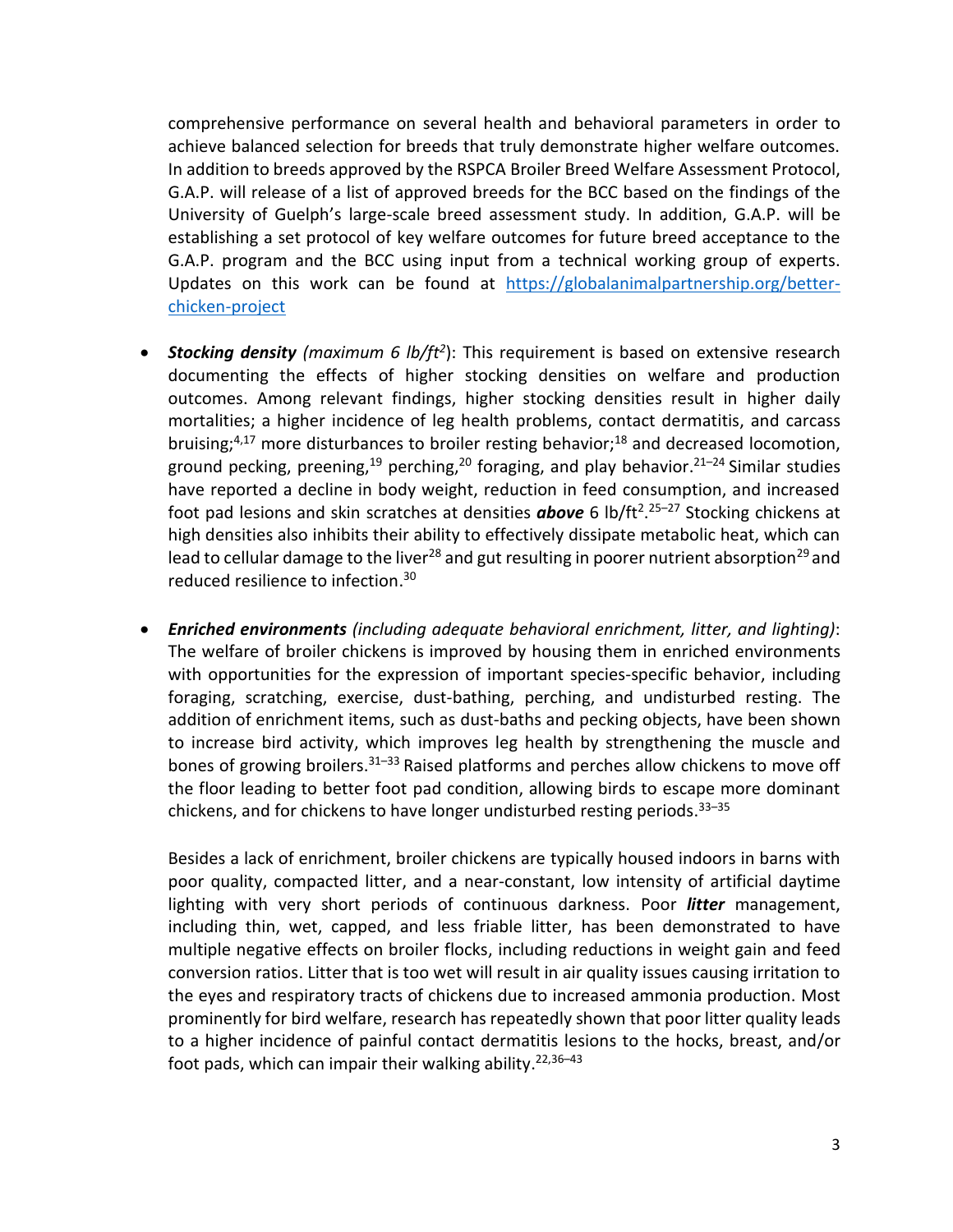When *good litter conditions* are maintained, the moisture from the drinking and defecation of the flock can be absorbed to provide a comfortable, insulating bedding for broilers and ensure their breasts and legs remain healthy throughout rearing. A minimum depth of *3 inches* and regularly removing caked litter (*≤10% caked*) to take out large deposits of wet litter and manure allows the litter flooring to remain dry and friable overall.<sup>37,42–44</sup> Research has shown the incidence of hock burn decreases incrementally with increasing litter depth with more litter moisture, ammonia emissions, and lesions to the hocks and foot pads for broilers reared on less and thinner litter (*e.g.,* <2 inches) than deeper (*e.g., ≥*3 inches) litter. 37,40,45–<sup>47</sup> Broilers housed on floors *fully covered* in deep, non-toxic, friable litter also express higher levels of foraging, ground pecking, scratching, and dust-bathing behavior.<sup>48,49</sup> Given dust-bathing is a socially-facilitated activity, full floor coverage ensures all the broilers within a flock have access to loose litter to perform this natural comfort behavior.

Suitable *lighting* conditions are important for chickens to maintain their circadian rhythm of physiological processes and behavioral patterns. Poultry also rely on their vision as their primary sense to engage with their environment and socially interact. <sup>50</sup>–<sup>55</sup> Natural light provides the optimal lighting conditions for broiler chicken welfare and retrofitting existing barns with windows is becoming increasingly more common in the US.<sup>56,57</sup> However, good artificial lighting systems can still meet the biological needs of broilers by providing suitable intensities and lengths for the daily light and dark periods, while also ensuring the lighting source provides a full spectrum of light (*e.g.*, UV wavelengths).<sup>58–60</sup> In standard US production, broilers are typically kept under a near-constant low light intensity (<10 lux) during daylight hours providing no distinction between light and dark periods of the day.<sup>43</sup> Research has shown low intensities during the light period negatively impacts the physical health of broilers, flock synchronicity, and disrupts their normal diurnal behavioral rhythms. Broilers kept in continuously low light show little variation in behavior throughout the entire day spending a considerable proportion of time sleeping. 51,52,61-63 For instance, broilers reared on 5 lux during the daylight hours (16hours Light: 8h Dark) were significantly less active and expressed less foraging and preening, highlymotivated behaviors associated with positive welfare, than chickens housed in 50 or 200 lux lighting (all treatments 1 lux during dark period).<sup>51,53,64</sup> Broilers reared under ≤5 lux daylight also suffer higher rates of mortality and are more likely develop painful foot pad lesions and larger, heavier eyes, which may cause impaired vision.<sup>53,54,61,65,66</sup> Furthermore, studies have demonstrated chickens maintain the preference to feed and drink at higher light intensities throughout their lives. 63,67

Chickens require a sufficiently long continuous dark period each day (*minimum 6 hours*) to obtain the undisturbed rest needed to support good eye and leg musculoskeletal health with research showing flock gait scores and foot pad conditions improve as the length of the daily dark period increases.<sup>4,38,40,65–67</sup> The expressions of normal behaviors signifying a good level of welfare (*e.g*., moving, litter pecking, preening, dust-bathing) also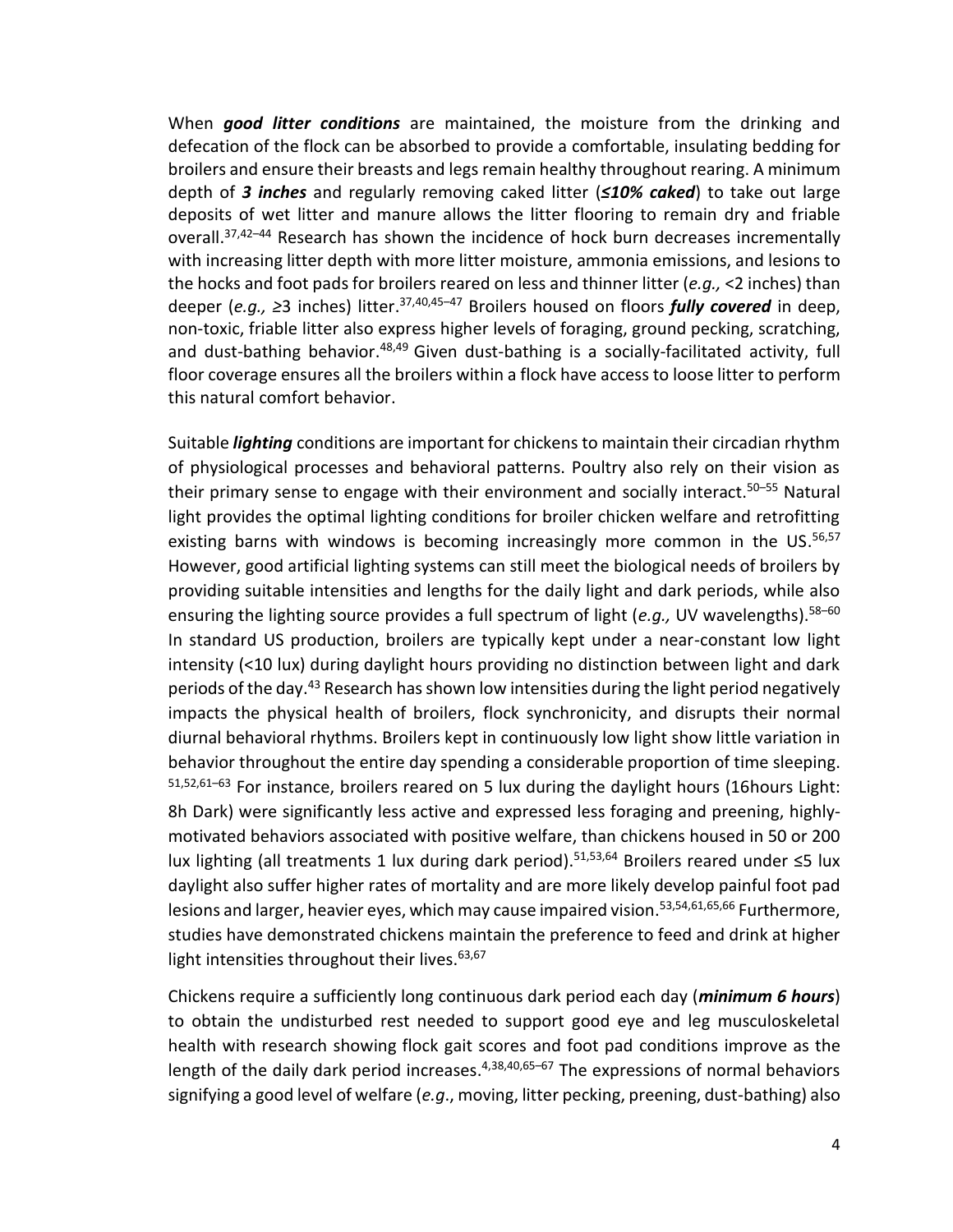disappear, birds are more fearful of humans, and mortality increases when chickens are raised without adequate lengths of daily darkness.<sup>38,71–73</sup> A significant contrast between the dark (<1 lux) and light periods (*minimum 50 lux*) is necessary to support normal immune function, melatonin release, and synchronize the diurnal patterns of rest and activity in broiler flocks. 51,52,54,69,73

Artificial lighting systems that only provide lighting sources over a single area of the house (*e.g.,* over the feeding lines) often fail to provide enough well-lit space for all birds within a flock to engage in light-stimulated active behaviors besides feeding. In these systems, the consumption of feed is prioritized over the expression of other highly-motivated natural behaviors (*e.g.,* movement, foraging, play, preening) important for broiler welfare. Without adequate daytime lighting levels throughout the house, broilers are also unable to engage with enrichments that require the use of visual acuity, *e.g.,*  perches/platforms, scattered grain, straw bales. The majority of birds in these systems are in near-constant darkness (<5 lux) in the predominantly unlit floor space causing the same disruptions to their normal diurnal physiological and behavioral rhythms as broilers reared under uniform low intensity lighting. Severe contrastsin light intensities across the house may also lead to an unequal distribution of broilers with higher bird occupancy and activity within small areas of significantly brighter light, adversely affecting the localized litter quality. Regardless of the type and location of the lighting sources, all lighting programs must guarantee the majority of the useable floor area is adequately illuminated (minimum 50 lux) during daylight hours. This will ensure the entire flock has the necessary lighting contrast between the daily light and dark periods to maintain a high level of broiler welfare in artificially-lit houses.

• *Controlled atmosphere stunning (CAS)*: Controlled atmosphere stunning, when properly executed, offers many welfare advantages compared to electric water-bath stunning and other common industry methods. Electrical water-bath stunning at slaughter facilities often uses uniform electrical parameters, so variation in the body size and electrical resistance between individual broilers means some chickens may be ineffectively stunned and recover consciousness prior to bleeding.<sup>74</sup> In contrast, CAS operates to irreversibly stun chickens so these birds do not regain consciousness and are killed in the system prior to being bled.

One of the greatest advantages of CAS is that it avoids the dumping, handling, inversion, and shacking of live birds. With CAS, crated chickens go directly into the controlled atmosphere chamber, and therefore are not subject to pain and distress from being shackled by their legs or the weight of their organs shifting onto their heart and lungs while conscious prior to stunning. The pre-stun handling required for electrical waterbath stunning also significantly increases bird stress levels, exposes them to greater risk of injury, and can affect final meat quality.<sup>75,76</sup> Although multi-step CAS processing is a requirement of the BCC, it currently falls outside the scope of the G.A.P. program. A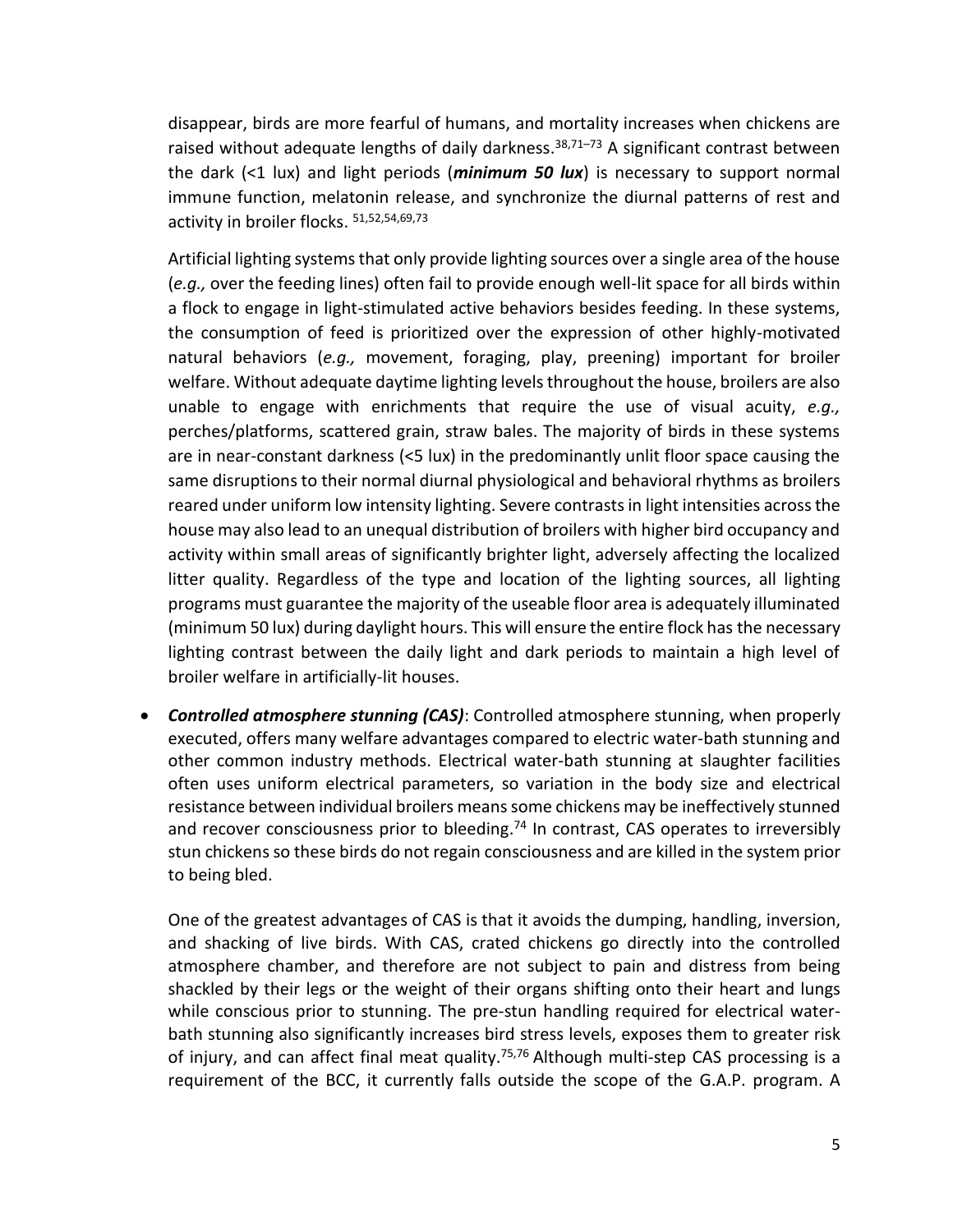detailed description of the benefits of CAS and commercially available CAS systems is provided in our '[Controlled Atmosphere Systems for Broiler Chickens](https://www.compassioninfoodbusiness.com/media/7432907/controlled-atmosphere-systems-for-broiler-chickens.pdf)' resource.

In must be considered that any animal welfare or potential financial benefits of shifting to a higher welfare broiler production system will only be achieved through the full adoption of the BCC. More specifically, any environmental improvements must be accompanied by a switch to strains of broiler chickens with better health and behavioral capacities. Some may argue the welfare of the current commercial breeds only declines at heavy final body weights, but research has repeatedly demonstrated that these strains experience poor welfare even at younger ages and lighter weights. In the last year, studies have shown the 'conventional' breeds are unable to perch or get on top of straw bales (in commercial barns) at two weeks of age and experience a high incidence of foot pad and breast meat lesions (BMMs) even when only four weeks old.<sup>14-16</sup> The high metabolic demands and poor physical condition of industry-standard breeds can also put these strains at risk of heat stress and injury when these broilers become more active when provided with enrichment, such as perches, pecking substrates, or outdoor ranges.<sup>6,77,78</sup>

# **Why is the adoption of higher welfare breeds dated for 2026 while the other BCC criteria are required by 2024?**

In late 2019, the BCC was updated to include an optional timeline extension for the breed criteria to 2026. This shift is primarily due to the delay in the original timeline for the delivery of the findings from the breed evaluation research at the University of Guelph (completed Spring 2020). Based on conversations with producers and genetics companies about the timeline to scale flocks, this accommodation was made to ensure that it is viable for food companies to achieve their commitments on time. The delivery date for the other BCC criteria remains 2024 because producers have already begun to scale production in these areas and continue to demonstrate that it is possible to achieve all other criteria by 2024.

#### **Aren't industry practices rooted in science as well?**

A vast majority of the practices and technologies used in industrial agriculture are indeed rooted in scientific knowledge intended to maximize yields and profits, minimize the use of resources, and manage food safety risks. However, the welfare of animals has remained a low priority. When welfare is considered, the focus lies only on the physical health of animals, rather than on comprehensive improvement to overall broiler chicken welfare, which also includes mental wellbeing and the satisfaction of highly-motivated, natural behavioral needs.

# **Are the National Chicken Council (NCC) standards for broilers sufficient?**

We do not consider the NCC standards to be sufficient, as they do not align with many of the scientific findings discussed above. For example, the NCC recommends stocking densities ranging from 6.5 lb/ft<sup>2</sup> for light broilers to 9 lb/ft<sup>2</sup> for roasters or heavy birds.<sup>79</sup> As for lighting, the NCC standards do not set a minimum light intensity for daylight hours and only requires four hours of darkness per each 24-hour period. However, it is not required that the four hours be provided continuously. Li et al (2000) found that normal ocular development in a growing broiler requires a minimum of four hours of darkness per day, provided at the same time of day, without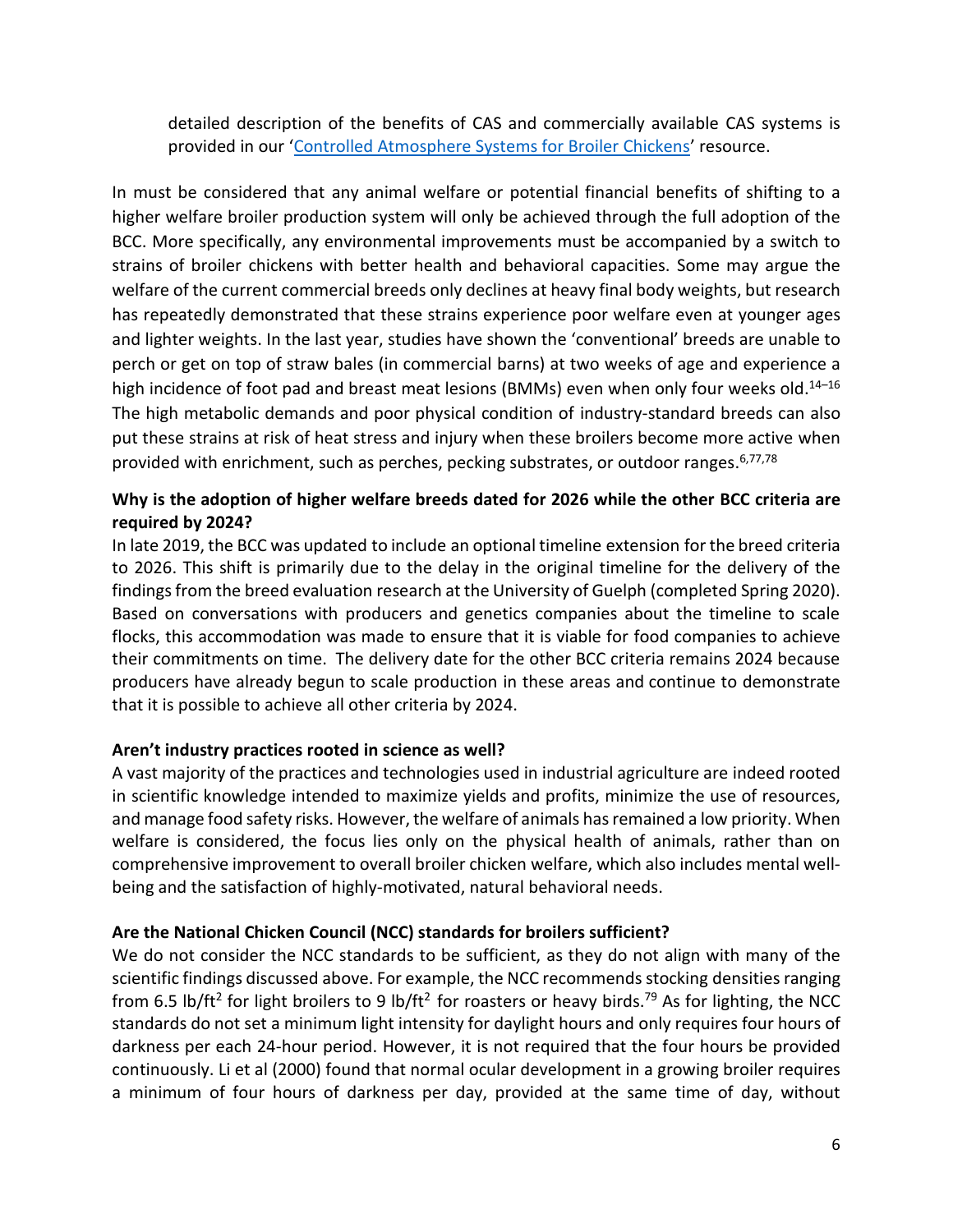interruption.<sup>41</sup> These results are supported by Olanrewaju et al (2006), who states that "an absolute minimum uninterrupted dark period of four hours should be given, but the requirements for sleep may be higher at certain points of the growing period."<sup>50</sup> The NCC guidelines also fail to make any recommendations regarding the use of environmental enrichment or breed.

# **Isn't it the role of the USDA and other government agencies to ensure that broiler chickens have good welfare?**

The USDA oversees the food safety aspects of poultry processing but does not regulate welfare at the farm level for industry-standard broiler production.\* Poultry are specifically excluded from the USDA Animal Welfare Act. Similarly, other government regulatory agencies have no jurisdiction over poultry welfare.

### **What about the American Veterinary Medical Association (AVMA) guidelines?**

The AVMA has produced a series of useful policies that apply to commercial poultry production, such as general guidelines and protocols on euthanasia and pain management, as well as more specific documents on the transport and slaughter of poultry. While we consider these to be meaningful guidelines based on robust research, they do not cover the wider range of issues addressed by third-party animal welfare certifiers. Furthermore, these guidelines are not meant to be regulatory instruments, but rather scientific opinions. The AVMA has no obligation to oversee or enforce their use in commercial production, except as pertains to individual veterinary practitioners.

#### **Why do we advocate for third-party certification?**

As stated above, third-party animal welfare certification is important because it provides a way to impartially guide *and* enforce best practices for animal welfare. We advocate for the G.A.P. standard as a model, as it comprehensively covers the issues that we believe to be central to the on-farm welfare of broiler chickens, based on scientific research. Furthermore, G.A.P. uses thirdparty auditing and certification to preserve the integrity of the program, which ensures a higher level of impartiality and transparency. As a result of careful assessment of the available standards, we believe that the G.A.P. standard is one of the strongest and most comprehensive; therefore, we recommend certification by this standard to meet the welfare criteria addressed in the BCC.

# **How does G.A.P. develop their standards?**

The G.A.P. 5-Step™ Animal Welfare Rating Standards are fully transparent, allowing for public and scientific scrutiny. The G.A.P. standards are developed in consultation with their Scientific Advisory Committee, composed of highly-trained animal welfare scientists with specific expertise on the welfare and behavior of the covered farm species. The scientific committee also meets regularly to ensure the standards reflect the most current and relevant scientific research. The G.A.P. standards go through multiple rounds of review - including input from multi-stakeholder technical working groups and are open for public comment during the approval process. A unique aspect of the G.A.P. program is their 5-step tiered structure, which allows producers to enter the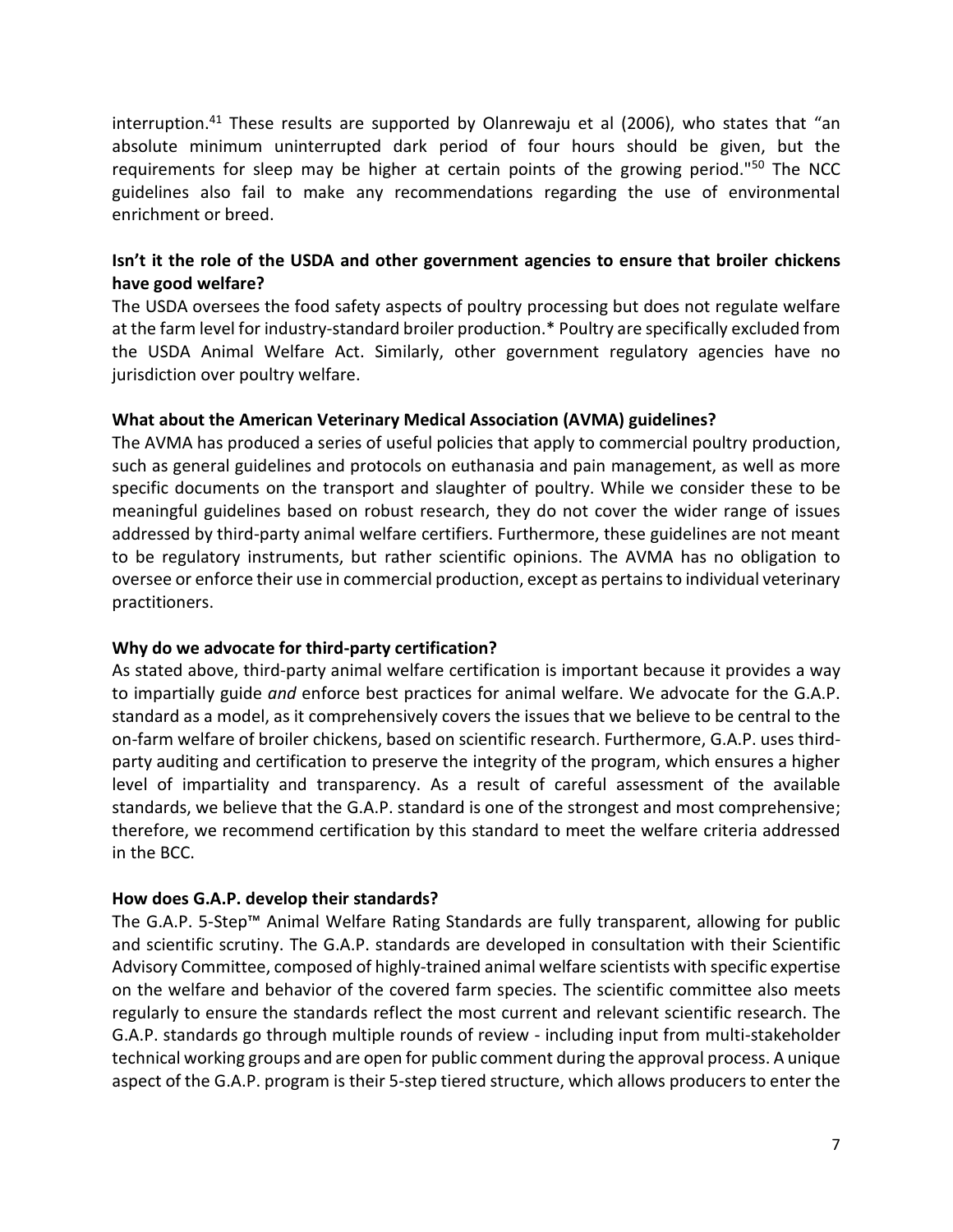program at the level that best fits with their business. More information on how G.A.P. develops their standards can be found [here.](https://globalanimalpartnership.org/standards/)

## **Are there environmental trade-offs related to the higher welfare broiler commitment?**

While we acknowledge that higher welfare systems require increased amounts of certain inputs to achieve the same output quantity, we think it is important to consider these challenges within a broader context of environmental sustainability, the benefits to these changes, and potential changes in current production methods (*e.g*., feed composition) which can help mitigate environmental impacts. A more comprehensive view should simultaneously include considerations of environmental, social, and economic sustainability.

For example, the environmental benefits of including alternative feed ingredients, such as rotational small grains, in poultry diets is improved soil health and reduced fertilizer inputs by shifting away from the current reliance on monoculture crops (*i.e*., soy and corn) for animal feed. Higher welfare strains typically require less protein and metabolizable energy in their daily rations to support their growth than industry-standard broiler breeds, so these strains could cope with being fed more varied diets that are less reliant on nutrient-dense ingredients, such as soy and corn. Therefore, the use of rotational small grains for broiler feed could be used to offset the environmental impact of the adoption of higher welfare, slower-growing breeds, which can require more feed to achieve market weights.

Research on the relationship between higher welfare systems and environmental impacts have also found areas in which there can be improvements for both animal welfare and environmental outcomes.<sup>80</sup> Sustainability analyses that only focus on the increase in inputs (such as land, feed, and water) required in higher welfare systems fail to account for the expected gains of cutting losses related to poor welfare. According to Dawkins (2017), higher welfare systems can actually result in long-term financial benefits from reduced mortality rates, improved health, improved product quality, improved disease resistance, reduced medication, lower risk of zoonoses and foodborne diseases, increased farmer job satisfaction, and positive consumer response to increased corporate social responsibility. $81$  For example, the increased prevalence of white striping and wooden breast are conservatively estimated to cost the US broiler industry up to \$200 million each year.<sup>82</sup> In addition, roughly five percent of flock mortalities may be attributed to cardiovascular disorders (*e.g*., ascites and SDS) 83,84 due to selection focused on greater feedto-body weight conversion over bird welfare. This could account for more than \$2 billion dollars in annual losses from reduced meat output and lost costs of production for the US broiler industry. 85–87

As established by scientific research and public opinion, improving animal welfare is critically important. Studies on consumer perception of animal welfare consistently indicate growing consumer concern.<sup>88</sup> If the industry does not respond accordingly, economic losses are to be expected. To do so in a way that aligns with the broader goals of sustainability is part of the work that follows. A 2017 economics review of animal welfare highlighted that "[animal welfare] is likely to be of interest for the long term, as there is a clear correlation between income levels and demand for animal welfare as well as other sustainability concerns".<sup>89</sup>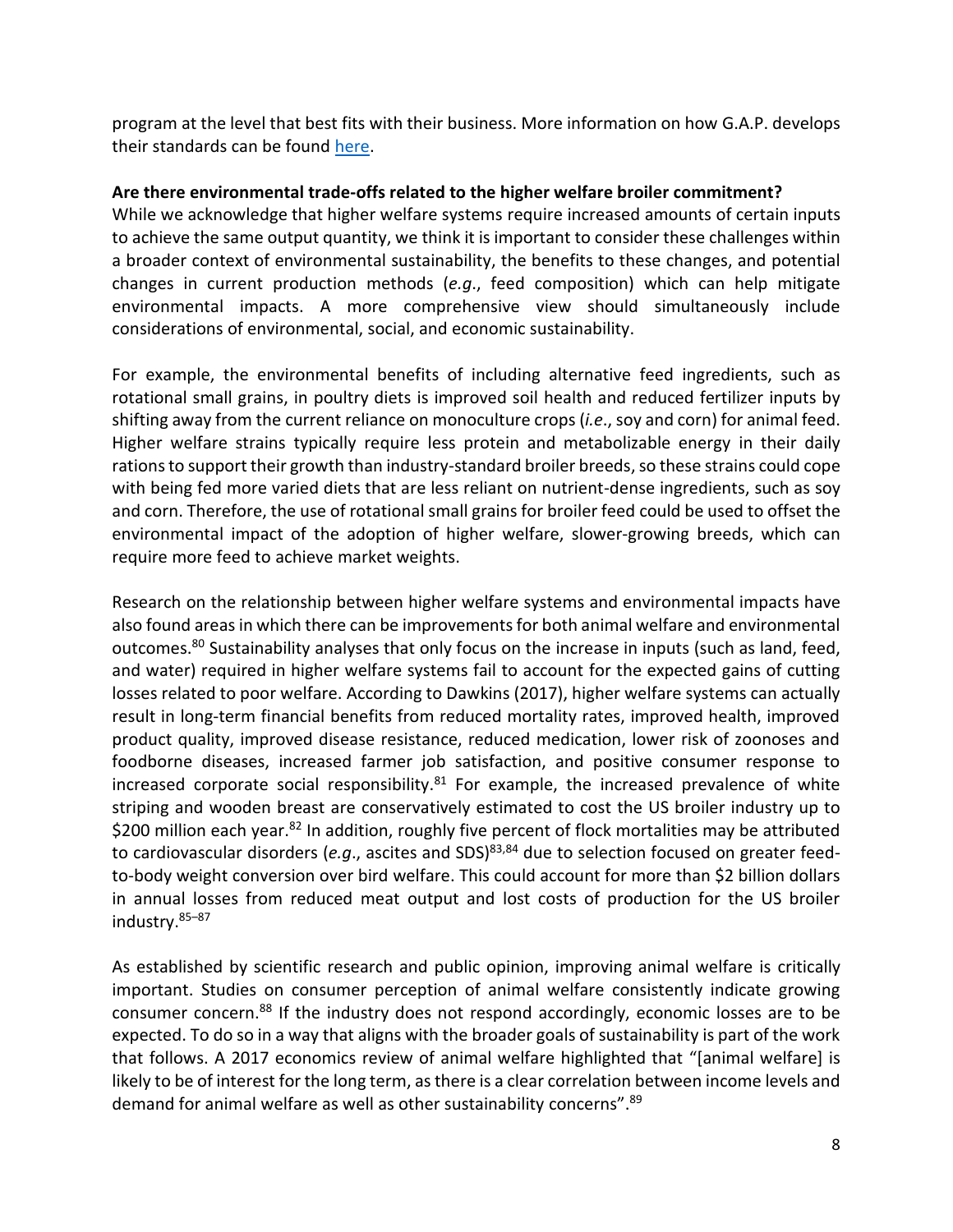#### **Why do we ask for corporate positions to be made publicly available?**

Transparency is one of the most important components of any animal welfare program, and as such, we believe that this information should be publicly available. According to a 2018 NCC consumer report, over 50% of US respondents were very to extremely concerned about how chickens are raised, housed, and bred to optimize the meat they produce.<sup>88</sup>

Transparency around animal welfare policies also paves the way for accountability, both internally and to external stakeholders, such as other companies, NGOs, and investors. In September 2019, we released our inaugural [ChickenTrack](https://www.ciwf.com/media/7437445/2019-chickentrack-report.pdf) report, which included a broiler market overview, a review of the BCC science, and profiles of two producers who have begun to invest in systems which meet the BCC. The [2020 ChickenTrack report](https://www.ciwf.com/media/7443240/chickentrack-2020-report.pdf) provided an overview of the impacts of COVID-19 on the market and broiler welfare; highlighted the findings from three recent studies, all of which reinforce the understanding that industry-standard breeds have poor welfare outcomes compared to their slower-growing counterparts; and outlined a framework through which companies can begin making and reporting BCC progress. In future years, our ChickenTrack reports will begin using publicly available information to track the annual progress of food businesses transitioning their supply chains to chicken that meets the BCC. The **Business** [Benchmark on Farm Animal Welfare](https://www.bbfaw.com/) (BBFAW), an investor-facing report that ranks food companies based on risk management associated with farm animal welfare practices, also assesses companies using only publicly-disclosed data. BBFAW provides stakeholders interested in understanding the relative performance of food companies with an independent, impartial, and reliable assessment on their commitments to improving farm animal welfare.

\*The USDA oversees broiler chicken production systems under the USDA Organic program, which is verified by a USDA-accredited certifying agent before products can be labeled USDA organic. The only welfare provision under the USDA organic program is that certified producers must provide chickens with year-round outdoor access with shade, shelter, and exercise areas. Although the animals cannot be continuously confined, no minimum length of time is specified for outdoor access.

# **References**

- 1. Castellini, C. *et al.* Adaptation to organic rearing system of eight different chicken genotypes: Behaviour, welfare and performance. *Ital. J. Anim. Sci.* **15**, 37–46 (2016).
- 2. Yngvesson, J. *et al.* Let me sleep! Welfare of broilers (Gallus gallus domesticus) with disrupted resting behaviour. *Acta Agric. Scand. A Anim. Sci.* **67**, 123–133 (2017).
- 3. Olkowski, A. A. Pathophysiology of Heart Failure in Broiler Chickens: Structural, Biochemical, and Molecular Characteristics 1. *Poult. Sci.* **86**, 999–1005 (2007).
- 4. Knowles, T. G. *et al.* Leg disorders in broiler chickens: Prevalence, risk factors and prevention. *PLoS One* **3**, (2008).
- 5. Shim, M. Y., Karnuah, A. B., Anthony, N. B., Pesti, G. M. & Aggrey, S. E. The effects of broiler chicken growth rate on valgus, varus, and tibial dyschondroplasia. *Poult. Sci.* **91**, 62–65 (2012).
- 6. Wilhelmsson, S., Yngvesson, J., Jönsson, L., Gunnarsson, S. & Wallenbeck, A. Welfare Quality® assessment of a fast-growing and a slower-growing broiler hybrid, reared until 10 weeks and fed a low-protein, high-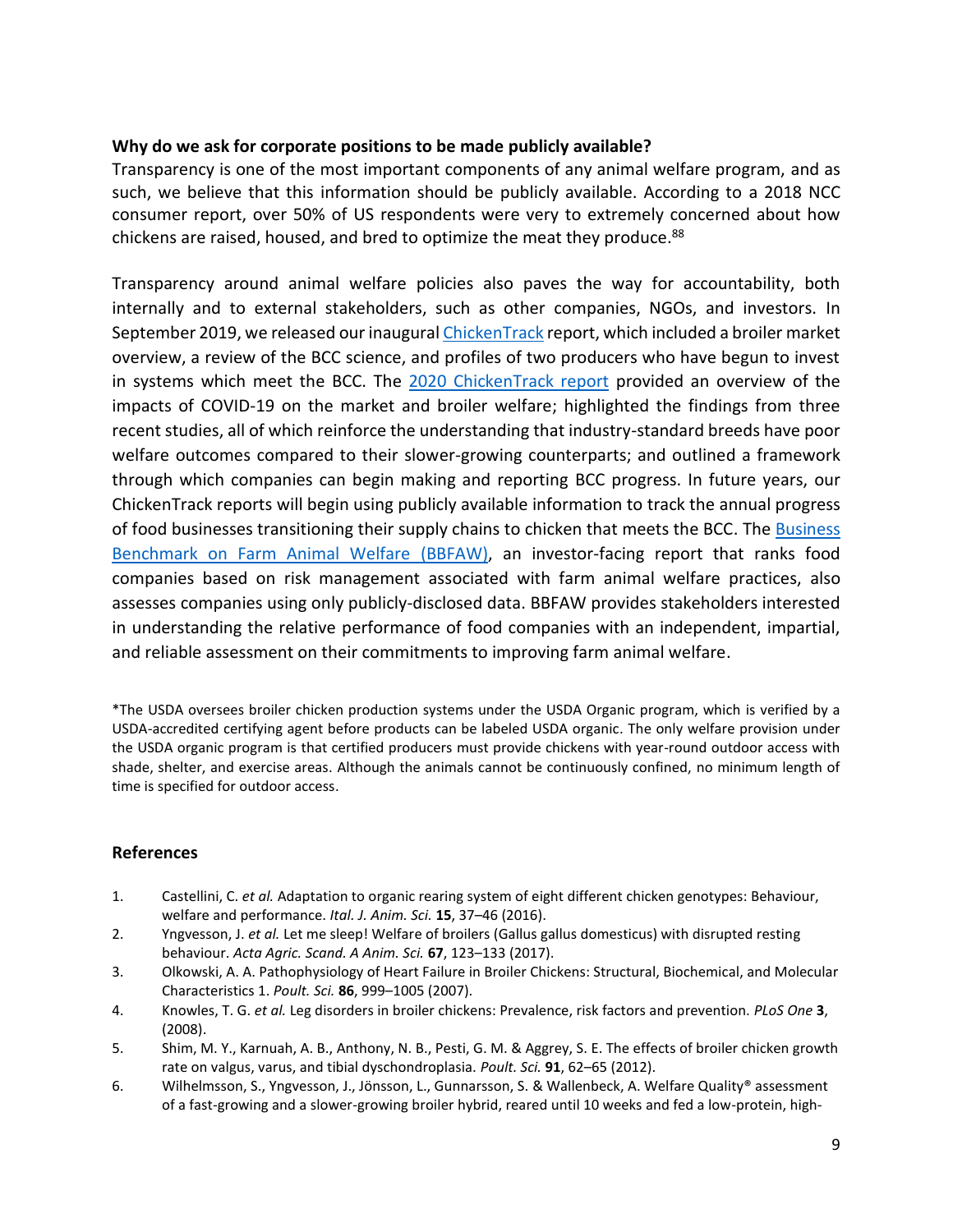protein or mussel-meal diet. *Livest. Sci.* **219**, 71–79 (2019).

- 7. Petracci, M. *et al.* Wooden-Breast, White Striping, and Spaghetti Meat: Causes, Consequences and Consumer Perception of Emerging Broiler Meat Abnormalities. *Comprehensive Reviews in Food Science and Food Safety* vol. 18 565–583 (2019).
- 8. Papah, M. B., Brannick, E. M., Schmidt, C. J. & Abasht, B. Evidence and role of phlebitis and lipid infiltration in the onset and pathogenesis of Wooden Breast Disease in modern broiler chickens. *Avian Pathol.* **46**, 623–643 (2017).
- 9. Gall, S. *et al.* Wooden Breast in Commercial Broilers Associated with Mortality, Dorsal Recumbency, and Pulmonary Disease. *Avian Dis.* **63**, 514 (2019).
- 10. Norring, M. *et al.* Wooden breast myopathy links with poorer gait in broiler chickens. *animal* **13**, 1690– 1695 (2019).
- 11. Bokkers, E. A. M. & Koene, P. Behaviour of fast-and slow growing broilers to 12 weeks of age and the physical consequences. *Appl. Anim. Behav. Sci.* **81**, 59–72 (2003).
- 12. Wallenbeck, A., Wilhelmsson, S., Jönsson, L., Gunnarsson, S. & Yngvesson, J. Behaviour in one fast-growing and one slower-growing broiler (Gallus gallus domesticus) hybrid fed a high- or low-protein diet during a 10-week rearing period. *Acta Agric. Scand. A Anim. Sci.* **66**, 168–176 (2016).
- 13. Malchow, J., Berk, J., Puppe, B. & Schrader, L. Perches or grids? What do rearing chickens differing in growth performance prefer for roosting? *Poult. Sci.* **98**, 29–38 (2019).
- 14. Royal Society for the Prevention of Cruelty to Animals (RSPCA). *Eat. Sit. Suffer. Repeat. The Life of a Typical Meat Chicken*. https://www.compassioninfoodbusiness.com/media/7439270/rspca-broiler-breed-reporteat-sit-suffer-repeat.pdf (2020).
- 15. Torrey, S. *et al. Final Research Results Report Prepared for Global Animal Partnership*. https://globalanimalpartnership.org/wpcontent/uploads/2020/09/Better Chicken Project Summary Report Global Animal Partnership.pdf (2020).
- 16. Rayner, A. C., Newberry, R. C., Vas, J. & Mullan, S. Slow-growing broilers are healthier and express more behavioural indicators of positive welfare. *Sci. Rep.* **10**, (2020).
- 17. Bailie, C. L., Ijichi, C. & O'Connell, N. E. Effects of stocking density and string provision on welfare-related measures in commercial broiler chickens in windowed houses. *Poult. Sci.* **97**, 1503–1510 (2018).
- 18. Febrer, K., Jones, T. A., Donnelly, C. A. & Dawkins, M. S. Forced to crowd or choosing to cluster? Spatial distribution indicates social attraction in broiler chickens. *Anim. Behav.* **72**, 1291–1300 (2006).
- 19. Buijs, S. *et al.* Resting or hiding? Why broiler chickens stay near walls and how density affects this. *Appl. Anim. Behav. Sci.* **124**, 97–103 (2010).
- 20. Ventura, B. A., Siewerdt, F. & Estevez, I. Access to barrier perches improves behavior repertoire in broilers. *PLoS One* **7**, (2012).
- 21. Hall, A. L. The Effect of Stocking Density on the Welfare and Behaviour of Broiler Chickens Reared Commercially. *Anim. Welf.* **10**, 23–40 (2001).
- 22. Dawkins, M. S., Donnelly, C. A. & Jones, T. A. Chicken welfare is influenced more by housing conditions than by stocking density. *Nature* **427**, 342–344 (2004).
- 23. Petek, M., Üstüner, H. & Yeşilbaǧ, D. Effects of stocking density and litter type on litter quality and growth performance of broiler chickens. *Kafkas Univ. Vet. Fak. Derg.* **20**, 743–748 (2014).
- 24. Baxter, M., Bailie, C. L. & O'Connell, N. E. Play behaviour, fear responses and activity levels in commercial broiler chickens provided with preferred environmental enrichments. *Animal* **13**, 171–179 (2018).
- 25. Dozier, W. A. *et al.* Stocking Density Effects on Growth Performance and Processing Yields of Heavy Broilers 1. *Poult. Sci.* **84**, 1332–1338 (2005).
- 26. Estevez, I. Density Allowances for Broilers: Where to Set the Limits? *Poult. Sci.* **86**, 1265–1272 (2007).
- 27. Guardia, S. *et al.* Effects of stocking density on the growth performance and digestive microbiota of broiler chickens. *Poult. Sci.* **90**, 1878–1889 (2011).
- 28. Abudabos, A. M., Samara, E. M., Hussein, E. O. S., Al-Ghadi, M. Q. & Al-Atiyat, R. M. Impacts of stocking density on the performance and welfare of broiler chickens. *Ital. J. Anim. Sci.* **12**, 66–71 (2013).
- 29. Chegini, S., Kiani, A., Parizadian Kavan, B. & Rokni, H. Effects of propolis and stocking density on growth performance, nutrient digestibility, and immune system of heat-stressed broilers. *Ital. J. Anim. Sci.* **18**, 868– 876 (2019).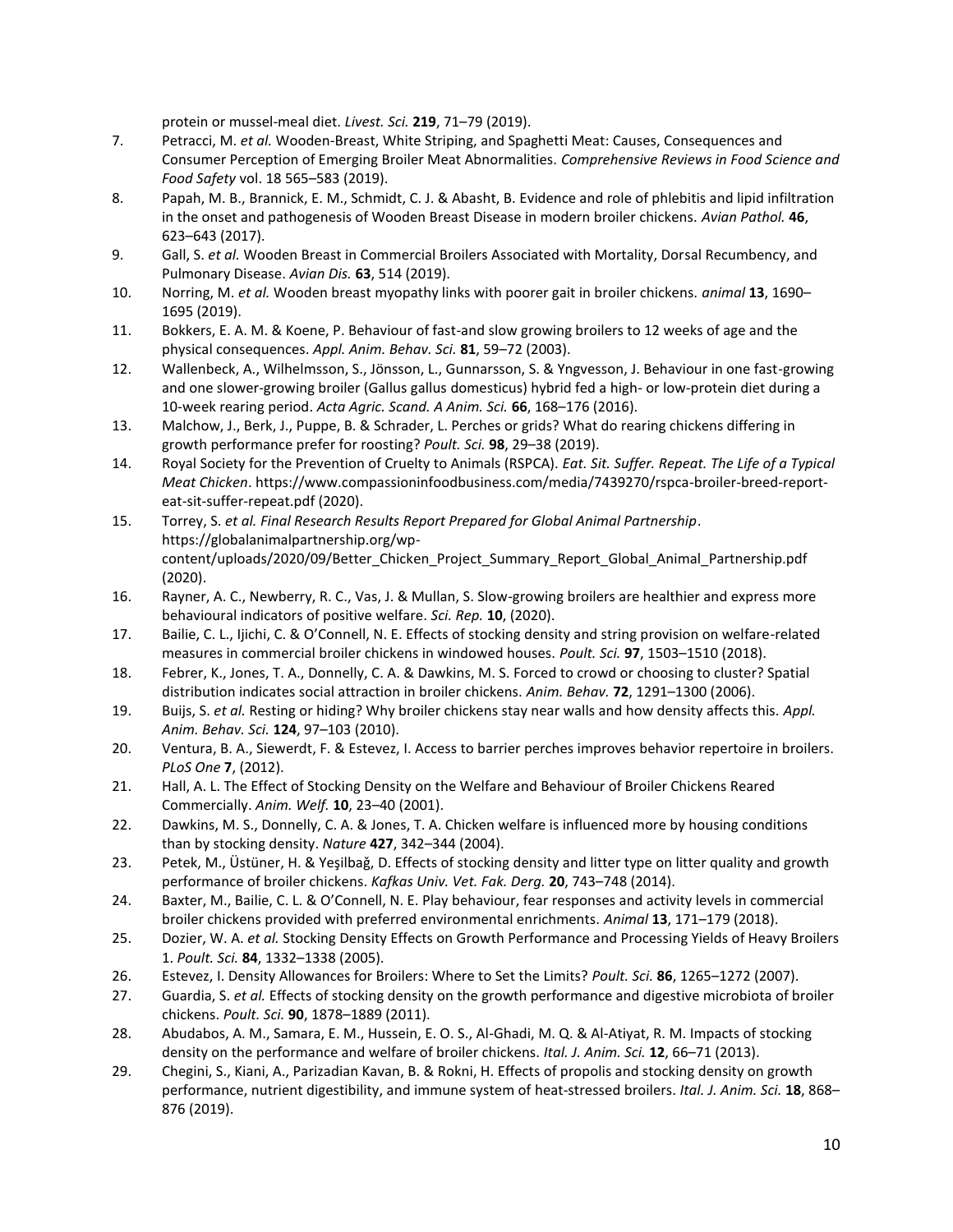- 30. Tsiouris, V. *et al.* High stocking density as a predisposing factor for necrotic enteritis in broiler chicks. *Avian Pathol.* **44**, 59–66 (2015).
- 31. Reiter, K. & Bessei, W. Effect of locomotor activity on bone development and leg disorders in broilers. *Arch. fuer Gefluegelkd.* **122**, 10–16 (2009).
- 32. Bailie, C. L. & O'Connell, N. E. The influence of providing perches and string on activity levels, fearfulness and leg health in commercial broiler chickens. *Animal* **9**, 660–668 (2015).
- 33. Baxter, M., Bailie, C. L. & O'Connell, N. E. Evaluation of a dustbathing substrate and straw bales as environmental enrichments in commercial broiler housing. *Appl. Anim. Behav. Sci.* **200**, 78–85 (2018).
- 34. Ventura, B. A., Siewerdt, F. & Estevez, I. Effects of barrier perches and density on broiler leg health, fear, and performance. *Poult. Sci.* **89**, 1574–1583 (2010).
- 35. Kiyma, Z., Küçükyilmaz, K. & Orojpour, A. Effects of perch availability on performance, carcass characteristics, and footpad lesions in broilers. *Arch. Anim. Breed.* **59**, 19–25 (2016).
- 36. De Jong, I. C., Gunnink, H. & Van Harn, J. Wet litter not only induces footpad dermatitis but also reduces overall welfare, technical performance, and carcass yield in broiler chickens. *J. Appl. Poult. Res.* **23**, 51–58 (2014).
- 37. Shepherd, E. M., Fairchild, B. D. & Ritz, C. W. Alternative bedding materials and litter depth impact litter moisture and footpad dermatitis. *J. Appl. Poult. Res.* **26**, 518–528 (2017).
- 38. Bassler, A. W. *et al.* Potential risk factors associated with contact dermatitis, lameness, negative emotional state, and fear of humans in broiler chicken flocks. *Poult. Sci.* **92**, 2811–2826 (2013).
- 39. Kyvsgaard, N. C., Jensen, H. B., Ambrosen, T. & Toft, N. Temporal changes and risk factors for foot-pad dermatitis in danish broilers. *Poult. Sci.* **92**, 26–32 (2013).
- 40. Meluzzi, A., Fabbri, C., Folegatti, E. & Sirri, F. Effect of less intensive rearing conditions on litter characteristics, growth performance, carcase injuries and meat quality of broilers. *Br. Poult. Sci.* **49**, 509– 515 (2008).
- 41. Taira, K., Nagai, T., Obi, T. & Takase, K. Effect of litter moisture on the development of footpad dermatitis in broiler chickens. *J. Vet. Med. Sci.* **76**, 583–586 (2014).
- 42. Bilgili, S. F. *et al.* Influence of bedding material on footpad dermatitis in broiler chickens. *J. Appl. Poult. Res.* **18**, 583–589 (2009).
- 43. United States Department of Agriculture. *Poultry Industry Manual National Animal Health Emergency Management System FAD PReP*. http://www.aphis.usda.gov/animal\_health/emergency\_management/ (2013).
- 44. Dunlop, M. W. *et al.* The multidimensional causal factors of 'wet litter' in chicken-meat production. *Science of the Total Environment* vol. 562 766–776 (2016).
- 45. Haslam, S. M. *et al.* Factors affecting the prevalence of foot pad dermatitis, hock burn and breast burn in broiler chicken. *Br. Poult. Sci.* **48**, 264–275 (2007).
- 46. Shepherd, E. M. & Fairchild, B. D. Footpad dermatitis in poultry. *Poult. Sci.* **89**, 2043–2051 (2010).
- 47. Tucker, S. A. & Walker, A. . Hock Burn in Broilers. in *Recent Developments in Poultry Nutrition 2* (eds. Wiseman, J. & Garnsworthy, P. C.) 107–122 (Nottingham University Press, 1999).
- 48. Robins, A. & Phillips, C. J. C. International approaches to the welfare of meat chickens. *Worlds. Poult. Sci. J.* **67**, 351–369 (2011).
- 49. Baxter, M., Bailie, C. L. & O'Connell, N. E. An evaluation of potential dustbathing substrates for commercial broiler chickens. *Animal* **12**, 1933–1941 (2018).
- 50. Olanrewaju, H. A. *et al.* A Review of Lighting Programs for Broiler Production. *Int. J. Poult. Sci.* **5**, 301–308 (2006).
- 51. Alvino, G. M., Archer, G. S. & Mench, J. A. Behavioural time budgets of broiler chickens reared in varying light intensities. *Appl. Anim. Behav. Sci.* **118**, 54–61 (2009).
- 52. Alvino, G. M., Blatchford, R. A., Archer, G. S. & Mench, J. A. Light intensity during rearing affects the behavioural synchrony and resting patterns of broiler chickens. *Br. Poult. Sci.* **50**, 275–283 (2009).
- 53. Blatchford, R. A. *et al.* The effect of light intensity on the behavior, eye and leg health, and immune function of broiler chickens. *Poult. Sci.* **88**, 20–28 (2009).
- 54. Blatchford, R. A., Archer, G. S. & Mench, J. A. Contrast in light intensity, rather than day length, influences the behavior and health of broiler chickens. *Poult. Sci.* **91**, 1768–1774 (2012).
- 55. Kristensen, H. H., White, R. P. & Wathes, C. M. Light intensity and social communication between hens. *Br.*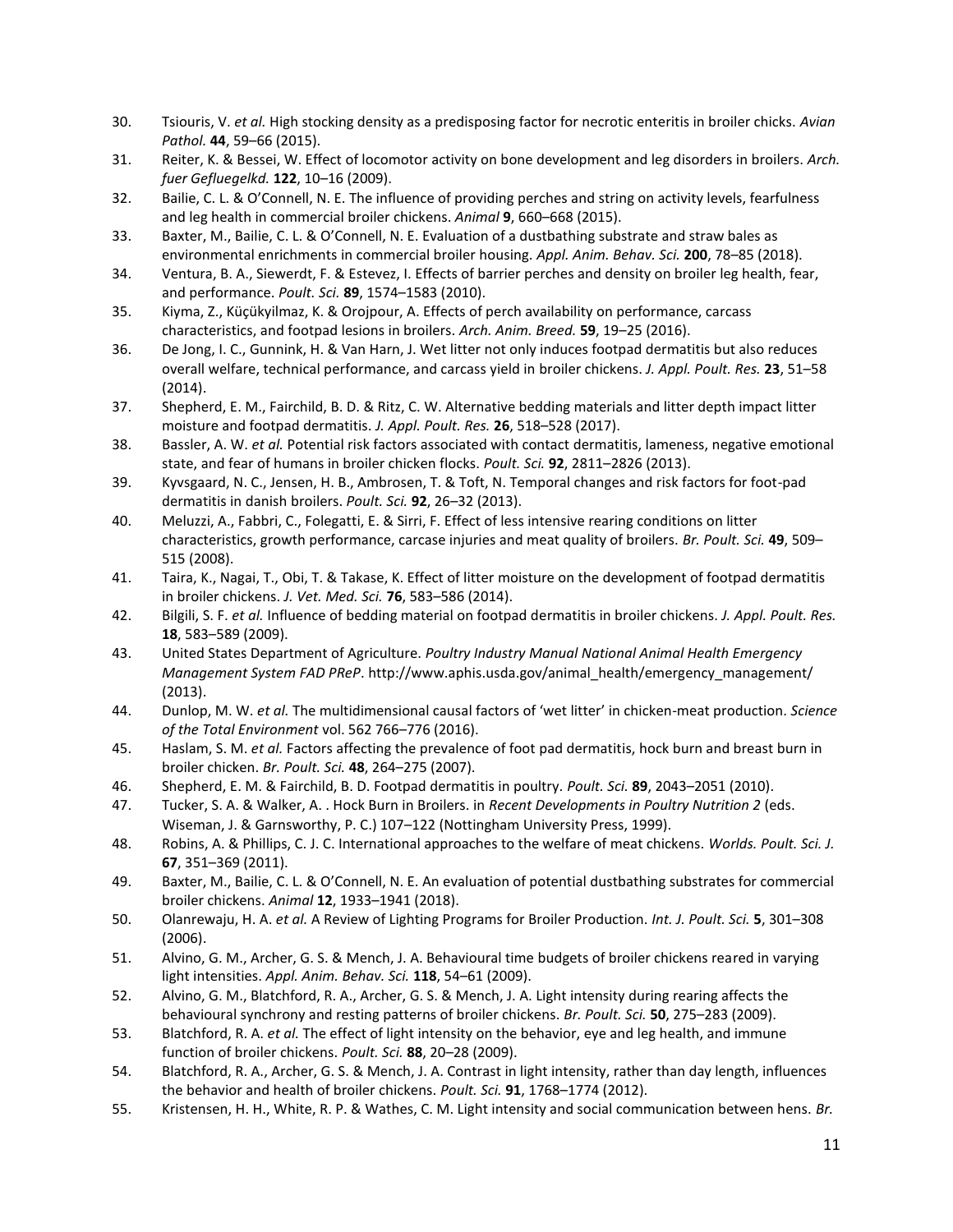*Poult. Sci.* **50**, 649–656 (2009).

- 56. Bailie, C. L., Ball, M. E. E. & O'Connell, N. E. Influence of the provision of natural light and straw bales on activity levels and leg health in commercial broiler chickens. *Animal* **7**, 618–626 (2013).
- 57. Compassion in World Farming USA. *ChickenTrack Annual Report 2019*. https://www.ciwf.com/media/7437445/2019-chickentrack-report.pdf (2019).
- 58. House, G. M., Sobotik, E. B., Nelson, J. R. & Archer, G. S. Effect of the addition of ultraviolet light on broiler growth, fear, and stress response. *J. Appl. Poult. Res.* **29**, 402–408 (2020).
- 59. James, C., Asher, L., Herborn, K. & Wiseman, J. The effect of supplementary ultraviolet wavelengths on broiler chicken welfare indicators. *Appl. Anim. Behav. Sci.* **209**, 55–64 (2018).
- 60. James, C., Wiseman, J. & Asher, L. The effect of supplementary ultraviolet wavelengths on the performance of broiler chickens. *Poult. Sci.* **99**, 5517–5525 (2020).
- 61. Newberry, R. C., Hunt, J. R. & Gardiner, E. E. Influence of light intensity on behavior and performance of broiler chickens. *Poult. Sci.* **67**, 1020–1025 (1988).
- 62. Deep, A., Schwean-Lardner, K., Crowe, T. G., Fancher, B. I. & Classen, H. L. Effect of light intensity on broiler behaviour and diurnal rhythms. *Appl. Anim. Behav. Sci.* **136**, 50–56 (2012).
- 63. Davis, N. J., Prescott, N. B., Savory, C. J. & Wathes, C. M. Preferences of growing fowls for different light intensities in relation to age, strain and behaviour. *Anim. Welf.* **8**, 193–203 (1999).
- 64. Alvino, G. M., Blatchford, R. A., Archer, G. S. & Mench, J. A. Light intensity during rearing affects the behavioural synchrony and resting patterns of broiler chickens. *Br. Poult. Sci.* **50**, 275–283 (2009).
- 65. Deep, A., Schwean-Lardner, K., Crowe, T. G., Fancher, B. I. & Classen, H. L. Effect of light intensity on broiler production, processing characteristics, and welfare. *Poult. Sci.* **89**, 2326–33 (2010).
- 66. Deep, A., Raginski, C., Schwean-Lardner, K., Fancher, B. I. & Classen, H. L. Minimum light intensity threshold to prevent negative effects on broiler production and welfare. *Br. Poult. Sci.* **54**, 686–694 (2013).
- 67. Frost, M. R. *Effect of Light Intensity on Production Parameters and Feeding Behavior of Broilers*. http://scholarworks.uark.edu/etdhttp://scholarworks.uark.edu/etd/1854 (2016).
- 68. Li, T., Howland, H. C. & Troilo, D. Diurnal illumination patterns affect the development of the chick eye. *Vision Res.* **40**, 2387–2393 (2000).
- 69. Schwean-Lardner, K. *et al.* Effect of day length on cause of mortality, leg health, and ocular health in broilers. *Poult. Sci.* **92**, 1–11 (2013).
- 70. Karaarslan, S. & Nazlıgül, A. Effects of lighting, stocking density, and access to perches on leg health variables as welfare indicators in broiler chickens. *Livest. Sci.* **218**, 31–36 (2018).
- 71. Rozenboim, I., Robinzon, B. & Rosenstrauch, A. Effect of light source and regimen on growing broilers. *Br. Poult. Sci.* **40**, 452–457 (1999).
- 72. Schwean-Lardner, K., Fancher, B. I. & Classen, H. L. Impact of daylength on behavioural output in commercial broilers. *Appl. Anim. Behav. Sci.* **137**, 43–52 (2012).
- 73. Schwean-Lardner, K., Fancher, B. I., Laarveld, B. & Classen, H. L. Effect of day length on flock behavioural patterns and melatonin rhythms in broilers. *Br. Poult. Sci.* **55**, 21–30 (2014).
- 74. Hindle, V. A., Lambooij, E., Reimert, H. G. M., Workel, L. D. & Gerritzen, M. A. Animal welfare concerns during the use of the water bath for stunning broilers, hens, and ducks. *Poult. Sci.* **89**, 401–412 (2010).
- 75. Bedanova, I. *et al.* Stress in broilers resulting from shackling. *Poult. Sci.* **86**, 1065–1069 (2007).
- 76. Berg, C. & Raj, M. A review of different stunning methods for Poultry—animal welfare aspects (stunning methods for poultry). *Animals* **5**, 1207–1219 (2015).
- 77. Nielsen, B. L. Effects of ambient temperature and early open-field response on the behaviour, feed intake and growth of fast- and slow-growing broiler strains. *Animal* **6**, 1460–1468 (2012).
- 78. Mattioli, S. *et al.* Adaptive response to exercise of fast-growing and slow-growing chicken strains: Blood oxidative status and non-enzymatic antioxidant defense. *Poult. Sci.* **96**, 4096–4102 (2017).
- 79. National Chicken Council. *National Chicken Council Animal Welfare Guidelines and Audit Checklist for Broilers*. https://www.nationalchickencouncil.org/wp-content/uploads/2021/02/NCC-Animal-Welfare-Guidelines\_Broilers\_Sept2020.pdf (2020).
- 80. Place, S. E. & Mitloehner, F. M. The nexus of environmental quality and livestock welfare. *Annu. Rev. Anim. Biosci.* **2**, 555–569 (2014).
- 81. Dawkins, M. S. Animal welfare and efficient farming: Is conflict inevitable? *Anim. Prod. Sci.* **57**, 201–2088 (2017).